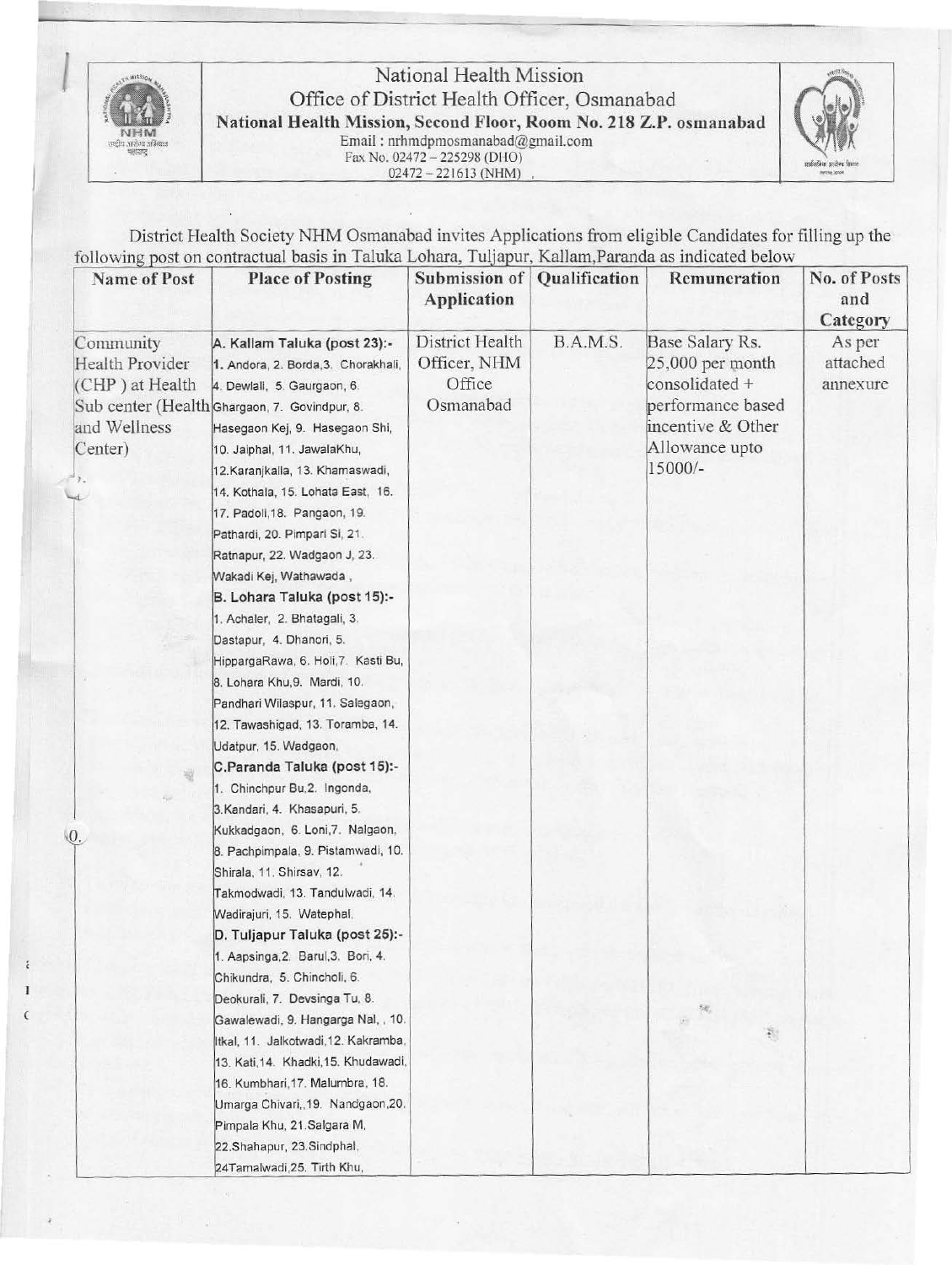### • **Terms & Conditions for appointment:**

- 1. Shortlisted candidates will be initially sent for six months training at any Hospital in the state.
- 2. Candidates will be paid a stipend of Rs 10,000/-per month during the training period.
- 3. After completion of six months training candidate will have to appear for exit exam. Candidate successfully completing the exit exam will be appointed as Community Health Provider at sub centers .
- 4. Candidate is expected to do home visits to at least ten households in his/her area daily.
- 5. Candidate successfully clearing the exit exam will get a certificate which will be applicable only for working as a Community Health Provider at sub centre. This certificate does not make the candidate eligible for any specialisation/private practice.
- 6. There is no separate provision for accommodation and other allowances during training period.
- **General Terms and Conditions:**
- 1. These posts are purely contractual and not state government's regular posts
- 2. During the selection process 1.5 times candidates will be selected, But after the exit exam if the number of candidates passing the examination are more than the available post then the extra candidates will be treated as waiting candidates.
- 1. Criteria for selection will be the BAMS final year marks of candidates.
- \..\_4. Candidates holding higher qualification will be eligible for maximum of 5 additional marks PG Diploma 2& PG degree- 5).
	- 5. Candidates having experience of working with Government/NHM/semi-government organizations are eligible for one additional marks per year, maximum up to 5 marks.
	- 6. Candidates from the same Taluka will be given 20 additional marks. Candidates have to clearly mentioned Taluka Name in there application for which he is willing to apply. (Candidates should apply only in one taluka in a particular District)
	- 7. Vertical and Horizontal reservation will be applicable for appointment to Community Health Provider post"
	- 8. The candidates clearing exit exam will be appointed initially for 11 months, likely to be extended subject to continuation of the project from GOI. If the Project is not extended; candidate cannot claim any right on the post or permanency of job or Job protection by Government or Any litigation regarding the employment protection.

9. Age criteria for open category will be 38 years and for reserved categories it will be 43 years.

 $\bigcup$  0. Age criteria will be relaxed by 5 years for existing NHM Employees.

11. The selection committee reserves all the rights to modify or changes all the above mentioned criteria without any prior intimation.

Application Form should be submitted in prescribed format along with photograph and one set of self

attested Photo copies of mentioned in the form to the **District Health Officer, NHM Office , second floor** , **room no. 218, Zilha Parishad osmanabad. pinconde 413501, Telephone no. 02472-221613**, where the candidate wishes to apply.

Last date of receipt of Application Form is 24/ 07/2018. Application Form received after last date will not be considered.

- Candidates are advised to keep their e-mail ID active at least for one year. All future correspondence shall be sent via e-mail .
- Places of Health Wellness Centre are displayed on the **osmanabad.nic.in** District website

 $\mathcal{L}$ 

 $\bigcirc\lambda$ 

 $\frac{1}{2}$  2/00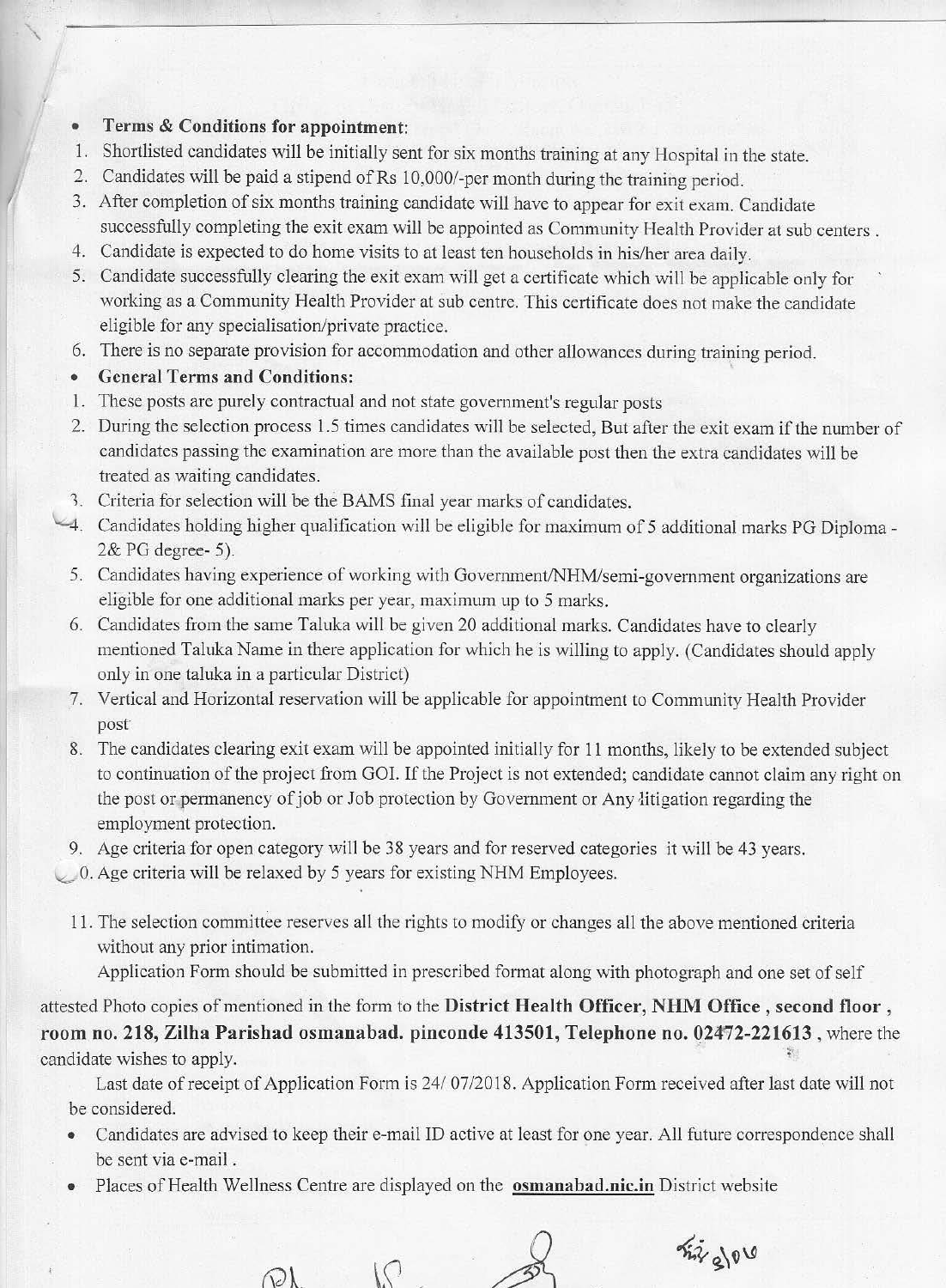|                        |                      | Roster For Shortlisting Of HWC - CHP Trainees |                    |                   |                           |                                       |                         |                  |                       |                         |                         |
|------------------------|----------------------|-----------------------------------------------|--------------------|-------------------|---------------------------|---------------------------------------|-------------------------|------------------|-----------------------|-------------------------|-------------------------|
|                        |                      |                                               |                    |                   | <b>District-Osmanabad</b> |                                       |                         |                  |                       |                         |                         |
|                        |                      |                                               |                    |                   |                           | Tal-Paranda, Kalamb, Tuljapur, Lohara |                         |                  |                       |                         |                         |
| <b>Districts</b>       | No. of<br>subcentres | <b>Total No.</b><br>of post                   | <b>SC</b><br>(13%) | <b>ST</b><br>(7%) | VJ A<br>$(3\%)$           | NT(B)<br>$(2.5\%)$                    | NT(C)<br>$(3.5\%)$      | NT(D)<br>$(2\%)$ | <b>SBC</b><br>$(2\%)$ | <b>OBC</b><br>(19%)     | Open<br>(48%)           |
| Paranda                | 15                   | 23                                            | 3                  | $\overline{2}$    | 1                         | $\mathbf{1}$                          | $\mathbf{1}$            | $\mathbf{0}$     | $\mathbf{0}$          | $\overline{\mathbf{4}}$ | 11                      |
| Female $(30\%)$        |                      | $7\phantom{.}$                                | $\mathbf{1}$       | 1                 | $\mathbf{0}$              | $\mathbf{0}$                          | $\boldsymbol{0}$        | $\mathbf{0}$     | $\mathbf{0}$          | $\overline{2}$          | 3                       |
| Sports (5%)            |                      |                                               | $\mathbf{0}$       | $\mathbf{0}$      | $\mathbf{0}$              | $\bf{0}$                              | $\boldsymbol{0}$        | $\mathbf{0}$     | $\mathbf{0}$          | $\mathbf{0}$            | $\mathbf{1}$            |
| P.H. (3%)              |                      |                                               |                    |                   |                           |                                       |                         |                  |                       |                         |                         |
| Project affected(5%)   |                      | $\mathbf{1}$                                  | $\mathbf{0}$       | $\mathbf{0}$      | $\mathbf{0}$              | $\overline{0}$                        | $\boldsymbol{0}$        | $\mathbf{0}$     | $\bf{0}$              | $\mathbf{0}$            | 1                       |
| Kalamb                 | 23                   | 34                                            | $\overline{4}$     | $\overline{2}$    | $\mathbf{1}$              |                                       | $\mathbf{I}$            | $\mathbf{1}$     | $\mathbf{I}$          | $\tau$                  | 16                      |
| Female (30%)           |                      | 10                                            | $\mathbf{1}$       | 1                 | $\bf{0}$                  | $\boldsymbol{0}$                      | $\mathbf{1}$            | $\mathbf{0}$     | $\mathbf{0}$          | $\overline{2}$          | 5                       |
| Sports (5%)            |                      | $\overline{\mathbf{c}}$                       | $\mathbf{0}$       | $\overline{0}$    | $\mathbf{0}$              | $\mathbf{0}$                          | $\overline{0}$          | $\mathbf{0}$     | $\mathbf{0}$          | 1                       | $\mathbf{1}$            |
| P.H. (3%)              |                      | $\mathbf{1}$                                  |                    |                   |                           |                                       | $\mathbf{1}$            |                  |                       |                         |                         |
| Project affected(5%)   |                      | $\overline{2}$                                | $\boldsymbol{0}$   | $\boldsymbol{0}$  | $\mathbf{0}$              | $\boldsymbol{0}$                      | $\boldsymbol{0}$        | $\boldsymbol{0}$ | $\bf{0}$              | 1                       | $\mathbf{1}$            |
| Tuljapur               | 25                   | 37                                            | 5                  | $\mathbb{Z}^2$    | $\mathbf{I}$              | $\mathbf{1}$                          | $\mathbf{l}$            | $\mathbf{I}$     | $\mathbf{1}$          | $\overline{7}$          | 18                      |
| Female (30%)           |                      | 11                                            | $\mathbf{1}$       |                   |                           | $\boldsymbol{0}$                      | $\overline{1}$          | $\theta$         | $\mathbf{0}$          | $\overline{c}$          | 5                       |
| Sports (5%)            |                      | $\overline{2}$                                | $\overline{0}$     | $\mathbf{0}$      | $\theta$                  | $\overline{0}$                        | $\overline{0}$          | $\mathbf{0}$     | $\overline{0}$        | $\mathbf{1}$            | $\mathbf{I}$            |
| P.H. (3%)              |                      | $\overline{1}$                                |                    |                   |                           |                                       | $\mathbf{1}$            |                  |                       |                         |                         |
| Project affected(5%)   |                      | $\overline{2}$                                | $\bf{0}$           | $\boldsymbol{0}$  | $\theta$                  | $\bf{0}$                              | $\bf{0}$                | $\mathbf{0}$     | $\boldsymbol{0}$      | 1                       | $\mathbf{1}$            |
| Lohara                 | 15                   | 23                                            | 3                  | $\overline{2}$    | $\mathbf{1}$              | $\mathbf{0}$                          | $\mathbf{1}$            | $\overline{0}$   | $\mathbf{0}$          | $\overline{4}$          | 11<br>12                |
| Female (30%)           |                      | $\overline{7}$                                | $\mathbf{1}$       | $\mathbf{1}$      | $\mathbf{0}$              | $\mathbf{0}$                          | $\bf{0}$                | $\mathbf{0}$     | $\overline{0}$        | $\overline{2}$          | $\overline{\mathbf{3}}$ |
| Sports $(5%)$          |                      | $\mathbf{1}$                                  | $\mathbf{0}$       | $\overline{0}$    | $\theta$                  | $\overline{0}$                        | $\overline{0}$          | $\mathbf{0}$     | $\overline{0}$        | $\mathbf{0}$            | $\mathbf{I}$            |
| P.H. (3%)              |                      | $\mathbf{1}$                                  |                    |                   |                           |                                       | 1                       |                  |                       |                         |                         |
| Project affected(5%)   |                      | $\mathbf{1}$                                  | $\mathbf{0}$       | $\boldsymbol{0}$  | $\theta$                  | $\bf{0}$                              | $\boldsymbol{0}$        | $\mathbf{0}$     | $\mathbf{0}$          | $\mathbf 0$             | $\mathbf{1}$            |
| <b>Districts Total</b> | 78                   | <b>ITHER</b>                                  | 15                 | 8                 | 4                         | 3                                     | $\overline{\mathbf{4}}$ | $\overline{2}$   | $\overline{2}$        | 22                      | $\sim 5 R_{\rm eff}^2$  |
| 96                     |                      |                                               |                    |                   |                           |                                       | डॉ.वरीमरोठाच.व्ही       |                  |                       |                         |                         |
|                        |                      |                                               |                    |                   |                           |                                       |                         |                  |                       | CEO                     |                         |

*(* ( ( (

DREHO

~ ~ -<@ ..... ~.,,.\_,..!'.\_ .....  $311.314$ 

his slou

 $\epsilon\bar{\nu}$  $\mu_e \nu$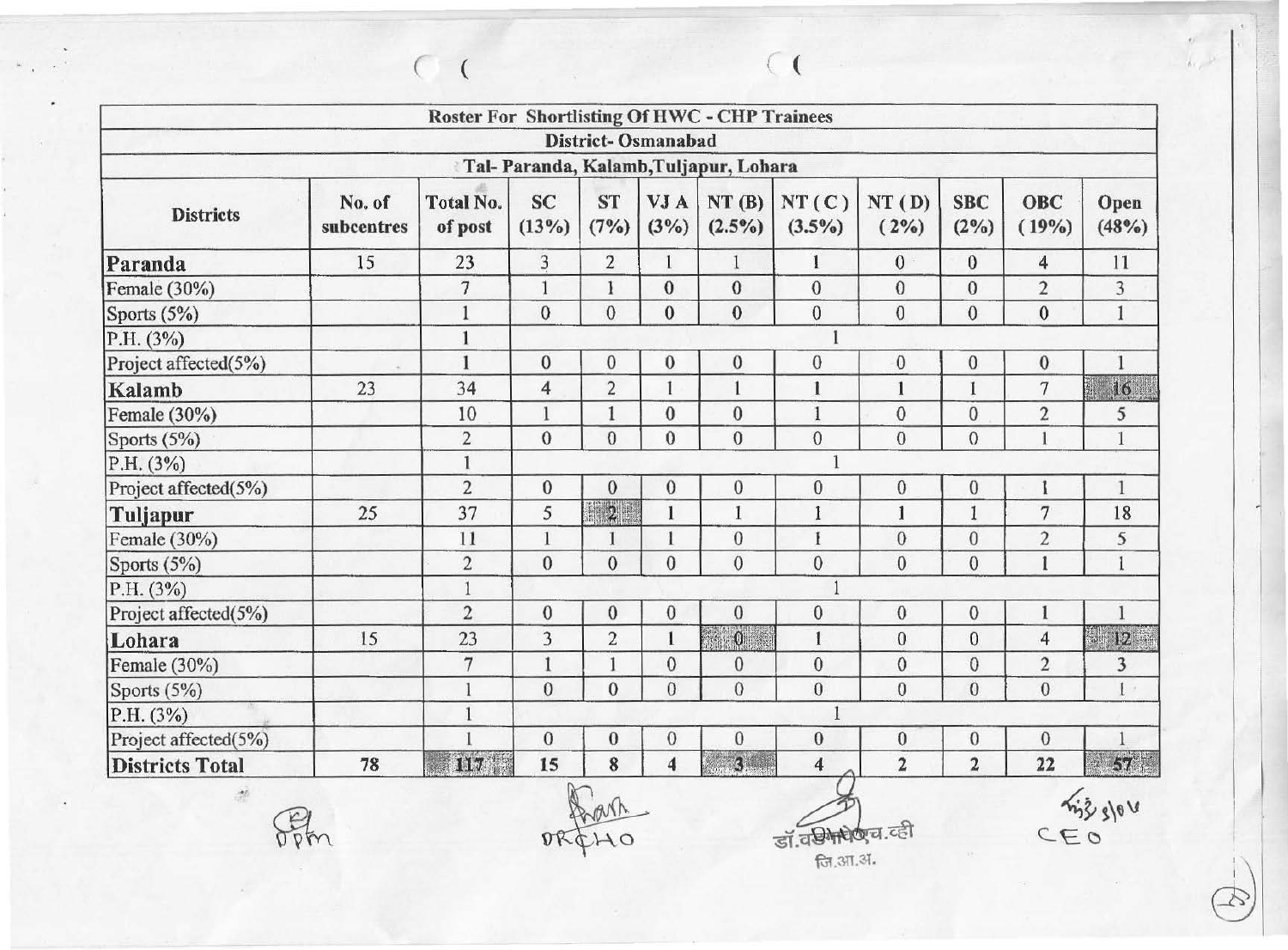

 $\overline{\phantom{a}}$ 



National Health Mission

## District Health Society , ...... \_\_\_\_\_\_\_\_\_\_\_\_\_\_\_\_ \_\_ APPLICATION FORM

*(All fields In the forms are mandatory to* be *filled. An incomplete form submitted* will *be treated as rejected.)* 

| Name:                                               |                                 |       |         |              |                                |                                                  |                                                              |
|-----------------------------------------------------|---------------------------------|-------|---------|--------------|--------------------------------|--------------------------------------------------|--------------------------------------------------------------|
| Father's / Husband's Name:                          |                                 |       |         |              |                                |                                                  |                                                              |
| Date of Birth (DD/MM/YYYY):                         |                                 |       |         |              | <b>Blood Group:</b><br>Gender: |                                                  |                                                              |
| <b>Marital Status:</b>                              | <b>Existing NHM</b><br>(Yes/No) |       |         | Nationality: |                                | Religion:<br>Category:                           | Applying<br>category& Taluka                                 |
| Address (Present):                                  |                                 |       |         |              |                                |                                                  | Address (Permanent): (Write Same if same as Present Address) |
| State:<br>Pin:                                      |                                 |       |         |              | State:<br>Pin:                 |                                                  |                                                              |
| <b>Contact No:</b><br>E-mail Id for Correspondence: |                                 |       |         |              | <b>Contact No:</b>             | Alternate E-mail Id for Correspondence (If any): |                                                              |
| Languages Known:<br>(Write "Y" / "N")               | English                         | Hindi | Marathi |              |                                | Others (Please Specify below)                    |                                                              |
|                                                     |                                 |       |         |              |                                |                                                  |                                                              |

| From<br>(MM/YY) | To<br>(MM/YY) | Degree / Diploma | University / Institute | Specialization /<br>Subjects | <b>Final Year</b><br><b>Total Marks &amp;</b><br><b>Obtained Marks</b> | <b>Final Year</b><br>Percentage |
|-----------------|---------------|------------------|------------------------|------------------------------|------------------------------------------------------------------------|---------------------------------|
|                 |               |                  |                        |                              |                                                                        |                                 |
|                 |               |                  |                        |                              | $\gamma_{\rm eff}$<br>数                                                |                                 |
|                 |               |                  |                        |                              |                                                                        |                                 |
|                 |               |                  |                        |                              |                                                                        |                                 |

Work / Experience Summary: (Starting from current / most recent)